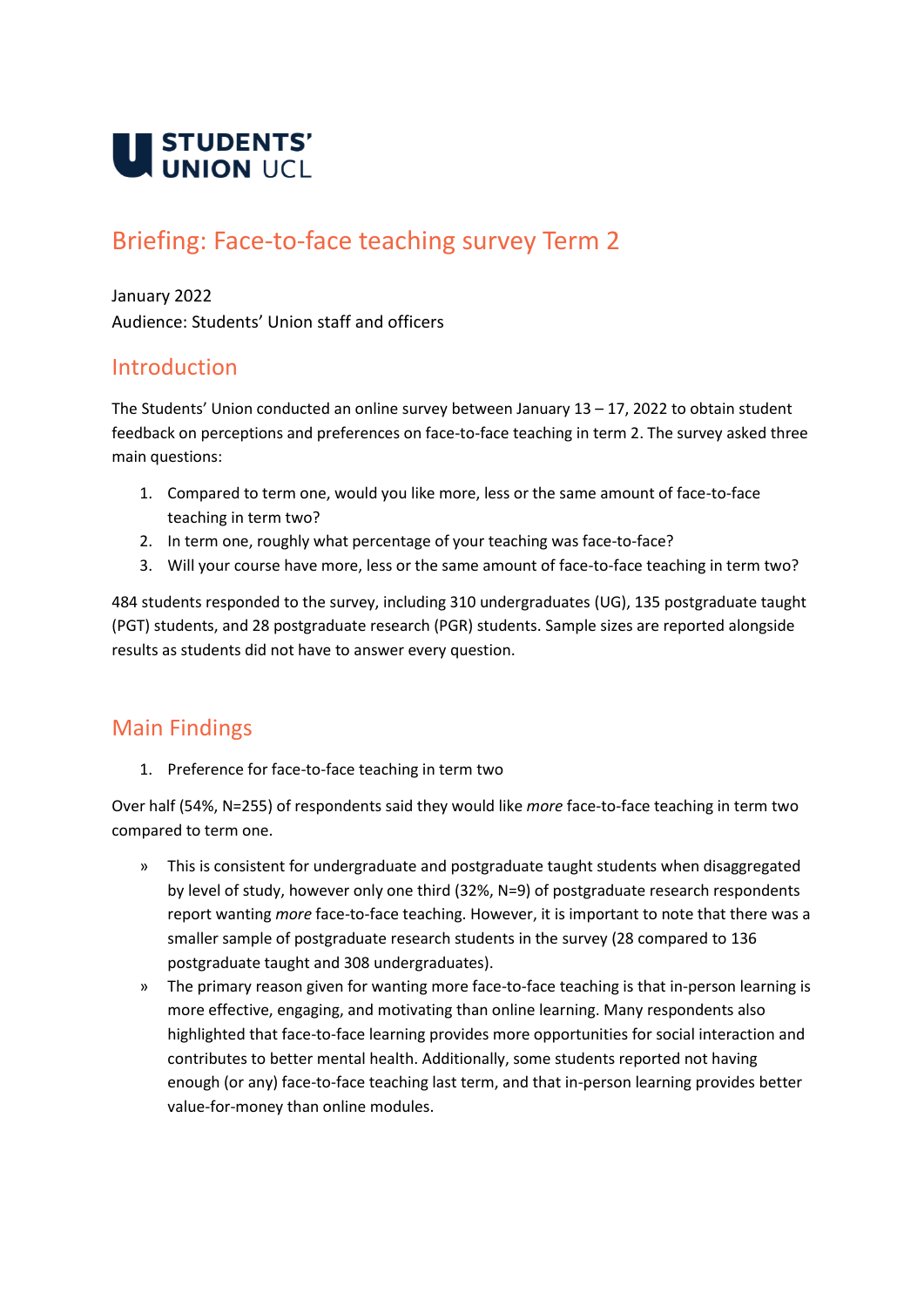*"Face-to-face teaching is more effective, more engaging, and increases the chances of the essential out-of-the-classroom communication between course mates and/or academic." – PGR student*

*"I feel safe going in person so long as everyone wears a mask and it's so much nicer to be able to see course mates when learning." – UG student*

*"Being able to be in-person as much as possible is great for my mental health - it makes me get out of the house and talk to friends in person which is so important." – UG student* 

*"There are few restrictions in the UK. It seems strange that there should be any limits on face-to-face teaching when night clubs are open." – PGR student*

*"Feel like I'm paying a lot of money for some lectures recorded last year." – UG student*

A little over a quarter (27%, N=127) of respondents said they would like *less* face-to-face teaching in term two.

- » This is consistent for undergraduate and postgraduate taught students when disaggregated by level of study, however almost half (46%, N=13) of postgraduate research respondents report wanting *less* face-to-face teaching.
- » The primary reason given for wanting less face-to-face teaching is concern over Covid-19 caseloads (especially considering the Omicron variant) and risks to health. Several students also mentioned preferring the flexibility of online learning, international travel restrictions preventing or complicating a return to campus, and concerns about needing to self-isolate and thus missing out on in-person teaching.

*"Having remote options is highly convenient and useful for those in isolation or who are concerned about the severity of the virus." – UG student*

*"It's more convenient for me (travel-wise) and allows me to save time to work through lecture content and review at my own pace." – PGT student*

*"As an international student, it is challenging and expensive to travel to the UK and I would like to stay safe." – UG student*

*"Have to travel into London, not overly comfortably [sic] on the trains at the moment with omicron so prevalent." – PGT student* 

*"Studying part time, working and looking after children so online is much easier." – PGT student*

19% (N=90) of respondents said they want the same amount of face-to-face teaching this term.

» The primary reasons given for this preference is that hybrid learning has generally worked well and provides good balance. Some also cited ongoing concerns about Covid-19, while others reported that all their teaching was already face-to-face.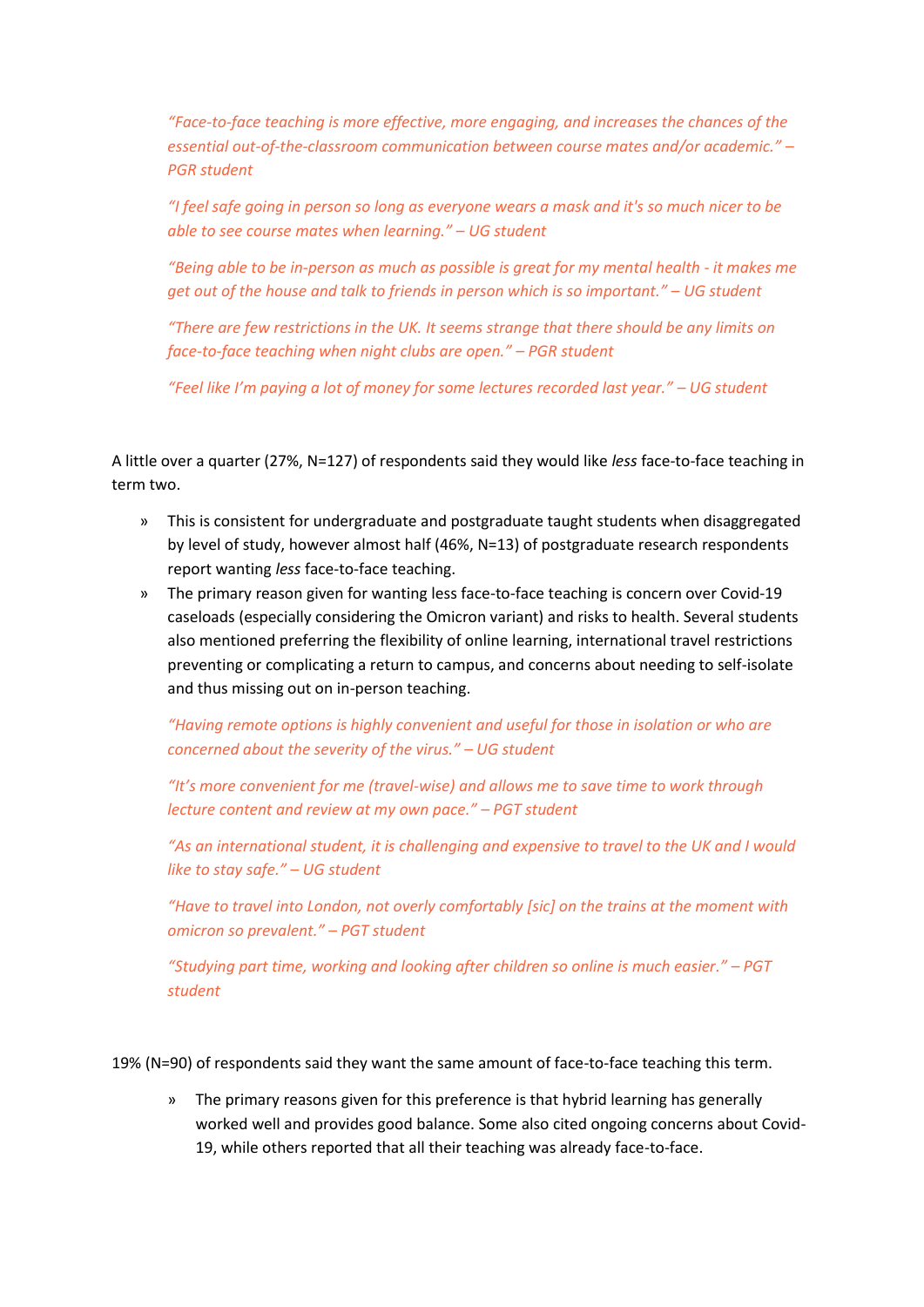*"It's important to attain a balance between necessary in-person teaching to ensure a proper education while also creating a healthy and safe environment." – UG student*

*"I enjoy the engaging aspect of face-to-face teaching, but if there were more, I would be really uncomfortable given the Omicron situation. In smaller classrooms, it would be harder to social distance." – UG student*

*"I think watching the lectures in my own time is more manageable and I find having the seminars in person is a great way to discuss the material. I think the blended format works well for me so far." – UG student*

*"I think blended learning is good as I commute quite far into UCL so on the weeks I have online class, I save more time." – PGT student*



| <b>Preference for F2F</b><br>teaching in term two | Undergraduate | Postgraduate taught | Postgraduate<br>research | Overall |
|---------------------------------------------------|---------------|---------------------|--------------------------|---------|
| Less face-to-face                                 | 25%           | 26%                 | 46%                      | 27%     |
| More face-to-face                                 | 56%           | 53%                 | 32%                      | 54%     |
| The same amount                                   | 19%           | 21%                 | 22%                      | 19%     |

#### **2. Percentage of face-to-face teaching in term one**

- » The amount of face-to-face teaching received in term one varied greatly. Approximately a quarter of respondents (24%, N=114) completed less than 25% of their teaching inperson. Meanwhile, 58% (N=271) of respondents had between 25% and 74% of their teaching face-to-face. Only 18% (N=86) of respondents had more than 75% of their teaching in-person.
- » Postgraduate research students were slightly more likely than other levels to have *less* than 25% of their teaching in person, however the overall response rate for PGR students was low.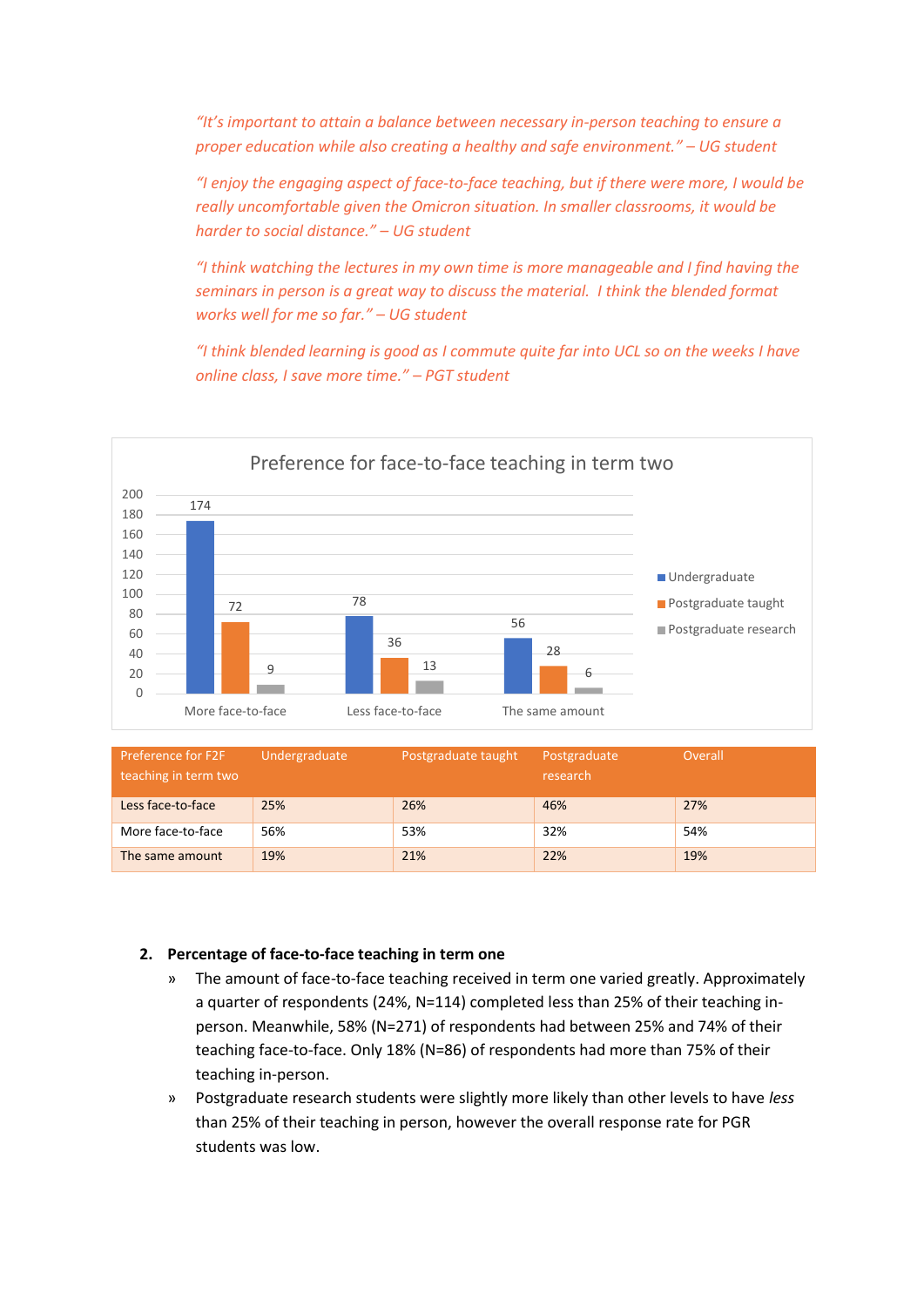

| Percentage of F2F<br>teaching in term one | Undergraduate | Postgraduate taught | Postgraduate<br>research | Overall |
|-------------------------------------------|---------------|---------------------|--------------------------|---------|
| Less than 25%                             | 24%           | 24%                 | 33%                      | 24%     |
| 25-49%                                    | 31%           | 24%                 | 15%                      | 28%     |
| 50-74%                                    | 31%           | 27%                 | 30%                      | 30%     |
| More than 75%                             | 15%           | 25%                 | 22%                      | 18%     |

#### **3. Amount of face-to-face teaching in term 2**

- » A large proportion of respondents (45%, N=211) report having the same amount of teaching in term two as they had in term one.
- » 24% (N=112) of students report having more face-to-face teaching in term two, while 22% (N=106) report having less. 9% (N=43) don't know yet how their term two teaching compares to term one.
- » Postgraduate taught students were slightly more likely to report having *more* face-toface teaching in term two, while undergraduate students were slightly more likely to report having *less* in-person teaching.